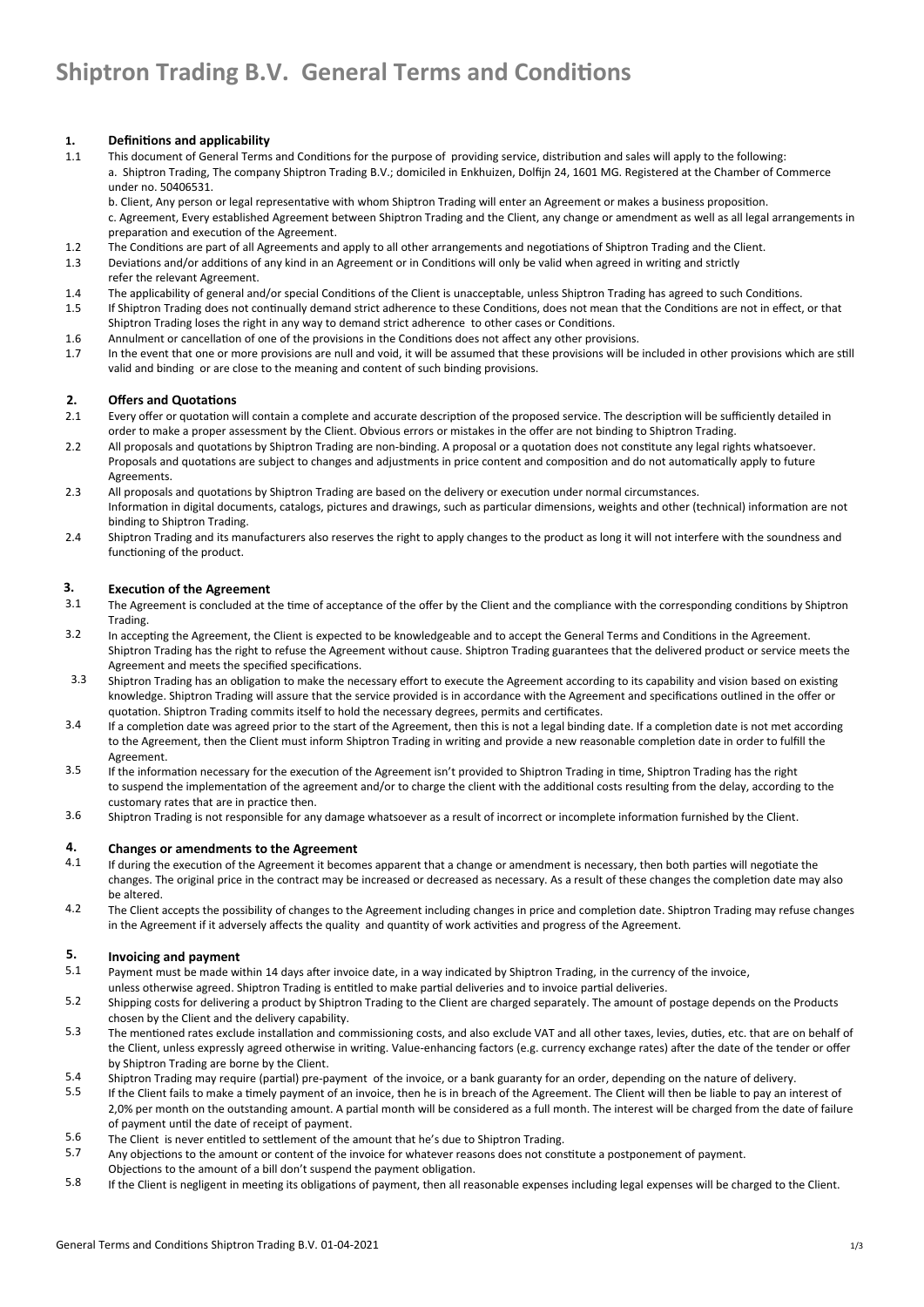# **Shiptron Trading B.V. General Terms and Conditions**

## **6. Terms of delivery**

- 6.1 The delivery period commences on the date of conclusion of the Agreement, or on the day of receipt of the information by Shiptron Trading required for the implementation of the Agreement, or on the day of the fulfillment of the necessary formalities before the commencement of the work.
- 6.2 An order is deemed to be delivered at the time that this order is delivered legally and/or actually to the Client, and the power is given to the Client or a third party appointed by the Client, without prejudice to the obligation of Shiptron Trading to fulfill his potential assembly/installation requirements.
- 6.3 Notwithstanding the other provisions of these Conditions relating to extension of the delivery time, the delivery time is extended with the duration of the delay that occurs on the part of Shiptron Trading due to non-compliance by the Client to any obligation arising from the Agreement or the assistance given to him with regard to the implementation of the Agreement.
- 6.4 Except for gross negligence on the part of Shiptron Trading, exceeding the delivery time doesn't entitle the Client to fully or partially terminate the Agreement. Cancellation of the order requires prior written notice of default, whereby Shiptron Trading should be granted a reasonable time to be able to still fulfill the obligation.
- 6.5 If the Client refuses to accept the available order, or fails to provide information or instructions necessary for the delivery, then Shiptron Trading has the right to store the business delivered at the expense and risk of the Client.

## **7. Returns of delivery**

- 7.1 The Client is responsible to make sure that the products are delivered complete, undamaged and in accordance with the Agreement upon delivery. Products will only be taken back if prior consultations with a duly authorized employee of Shiptron Trading and if the Client can prove that things are not delivered in accordance with the Agreement.
- 7.2 Returns without the express permission of Shiptron Trading may be stored or declined at the expense of the Client. In this case, Shiptron Trading reserves the right, to recover the transportation costs on the Client.

## **8. Warranty**

- 8.1 8.2 The soundness of the delivered goods and/or installation activities is guaranteed by Shiptron Trading for the duration of at least twelve months. If the duration of the manufacturer warranty for the delivered goods differs from the aforementioned period, the warranty period set by the
- manufacturer, applies. The warranty period begins on the day of delivery. Under the warranty, Shiptron Trading is only liable for defects as to which Shiptron Trading has been notified of within the warranty period and of which the Client proves that they occurred within the warranty period as a direct result of faulty manufacture and/or use of defective materials.
- 8.3 Shiptron Trading must first be given the opportunity by the Client to remedy the deficiencies. If the Client doesn't give Shiptron Trading this opportunity, the warranty expires.
- 8.4 The obligations of Shiptron Trading under this warranty don't extend beyond the free replacement or repair of the defective product, at the discretion of Shiptron Trading.
- 8.5 Labour and transport costs resulting from the replacement or repair of defective parts, shall be borne by the Client. The Client needs at all times the express written approval of Shiptron Trading for repair/ replacement and/or maintenance by a third party, on penalty of forfeiture of warranty. Shiptron Trading is never liable for defects resulting from normal wear and tear, improper use or improper maintenance or repairs/replacements and/or maintenance etc. by third parties.
- 8.6 Additional costs that incur with the fulfillment of its warranty obligations by Shiptron Trading with regard to delivered goods and/or installation in foreign countries - including, but not limited to, transportation costs - are borne by the Client.

## **9. Retention of title**

- 9.1 All products and services provided on behalf of Shiptron Trading remain the property of Shiptron Trading, until the Client has fulfilled all subsequent obligations as per Agreement.
- 9.2 Shiptron Trading, or a third party designated by Shiptron Trading, will in a applicable case be entitled to have unhindered access to the product. If the Client fails to comply with the Agreement or if Shiptron Trading has a good reason to fear that the client will fail to comply with it, Shiptron Trading is authorized, without prejudice to its other rights, to take the under retention delivered order back. The Client will provide Shiptron Trading with all assistance in order to give Shiptron Trading the opportunity to exercise its retention right by withdrawal of the order, including any necessary disassembly.
- 9.3 As long as the property of business delivered has not officially transferred to the Client, rights to this property cannot be transferred to any third party.
- 9.4 The Client is not permitted, without prior written permission of Shiptron Trading, to encumber to the order in such a way that Shiptron Trading's retention right is expired.
- 9.5 Risk of property loss, damage or reduction in value of business delivered, including (digital) documentation, will transfer to the Client at the time of assumption of authority of the acquired business.

#### **10. Intellectual property**

- 10.1 Shiptron Trading reserves the right and authority to the property of all provided by Shiptron Trading under copyrights law.
- 10.2 All information furnished by Shiptron Trading including advice are exclusively intended for use by the Client and are not to be distributed, published or presented to third parties, unless approved in advance by Shiptron Trading.
- 10.3 The intellectual property rights with regard to the business delivered are held exclusively by Shiptron Trading.
- 10.4 The Client will not infringe the intellectual property right of Shiptron Trading, or of a third party, with regard to the order.
- 10.5 Shiptron Trading is allowed to take technical measures to protect its intellectual property.
- 10.6 Shiptron Trading reserves the right to use any knowledge and experience acquired during its activities and operation for other purposes as long as all information from third parties remains strictly confidential.

## **11. Confidentiality**

- 11.1 All concerned parties are obliged to secrecy of all confidential information obtained from each other in connection with the Agreement or other sources. Information is considered confidential if informed by one of the parties or if it surfaces from the information.
- 11.2 Shiptron Trading adheres to the confidentiality obligation of the disclosure of Personal Data.
- 11.3 Personal data are never provided or sold to third parties, i.e. individuals, companies or entities that are not directly involved in the Agreement.
- 11.4 All involved parties are to refrain from making derogatory gestures or comments which might hurt the good name of anyone concerned.